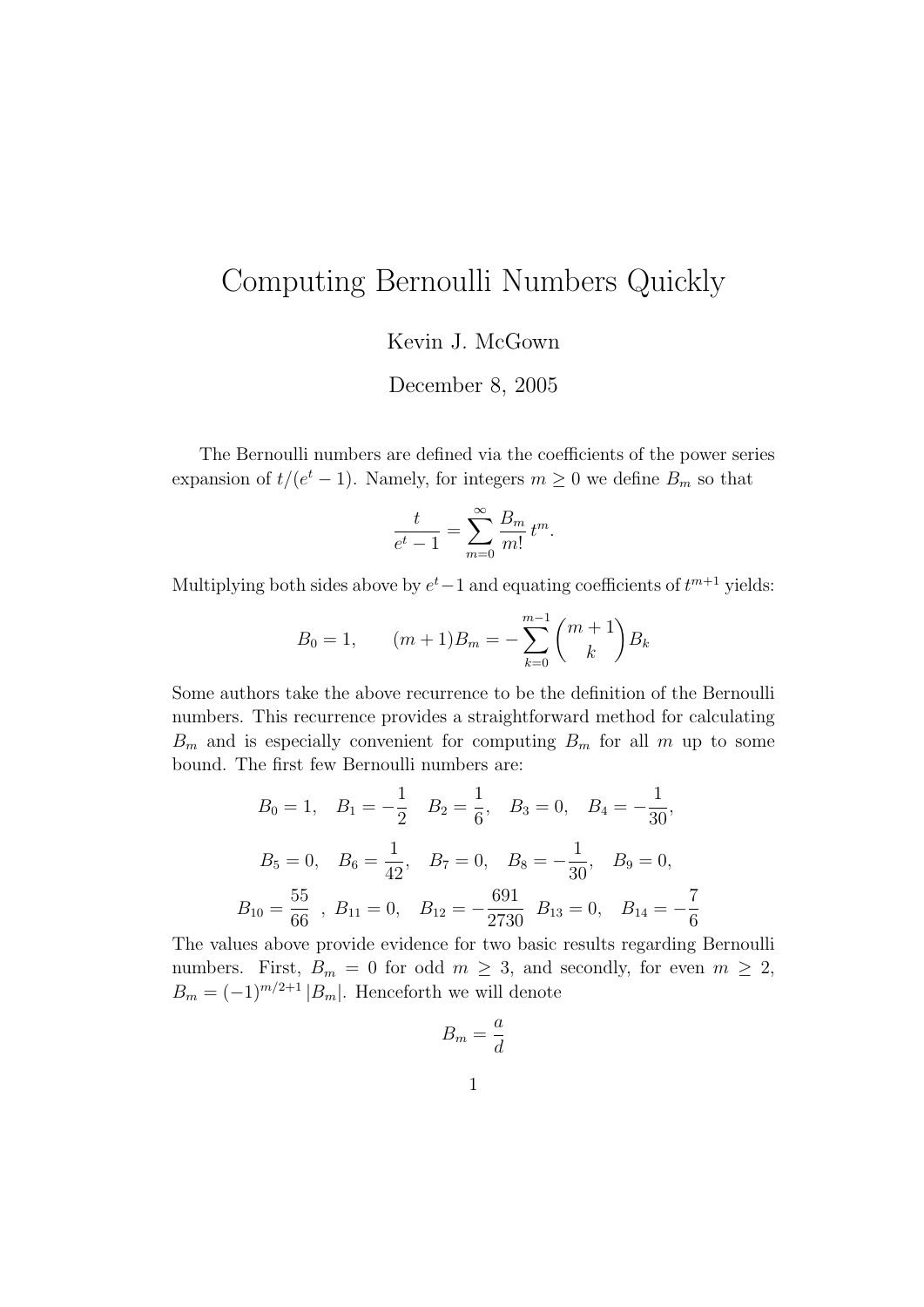where  $a, d \in \mathbb{Z}, d \geq 1$ , and  $(a, d) = 1$ . From the properties mentioned above, it is clear that  $a = (-1)^{m/2+1} |a|$  for even  $m \geq 2$ . The goal of this paper is to compute  $B_m$  rapidly, when m is potentially very large. Computing  $B_m$  via the recurrence is slow; it requires us to sum over  $m(m+1)/2$  terms. In addition, this method requires storing the numbers  $B_0, \ldots, B_{m-1}$  in memory. In order to speed up this computation, we will describe an important connection between the Bernoulli numbers and the Riemann Zeta Function. Much of what we will describe was gleaned from the PARI-2.2.11.alpha source code. The algorithm this version of PARI uses to compute Bernoulli numbers was written by Henri Cohen and later refined by Karim Belabas; it was originally designed to speed up the computation of zeta values. For real  $s > 1$ , Euler defined the function

$$
\zeta(s) = \sum_{n=1}^{\infty} n^{-s},
$$

for which he proved the product formula

$$
\zeta(s) = \prod_p (1 - p^{-s})^{-1}.
$$

(Riemann showed that  $\zeta(s)$  has an analytic continuation to the entire complex plane with a simple pole at  $s = 1$ , and hence the function bears his name.) In addition to giving the product formula, Euler was able to evaluate the zeta function at the even positive integers. [1] For any integer  $m \geq 1$ ,

$$
2\zeta(2m) = \frac{(-1)^{m+1}(2\pi)^{2m}}{(2m)!} B_{2m}.
$$

It follows that for any even integer  $m \geq 4$ ,

$$
|B_m| = \frac{2m!}{(2\pi)^m} \zeta(m) .
$$

It is now clear how to compute decimal approximations to  $B_m$ ; we merely approximate  $\zeta(m)$  using the Euler product and plug the result into the above equation. A priori, this is not enough to compute  $B<sub>m</sub>$  as a ratio of integers, but fortunately a theorem of Clausen and von Staudt precisely describes the denominator of  $B_m$  in terms of the divisors of m. [1] For even  $m \geq 2$ ,

$$
d := \mathrm{denom}(B_m) = \prod_{p-1|m} p.
$$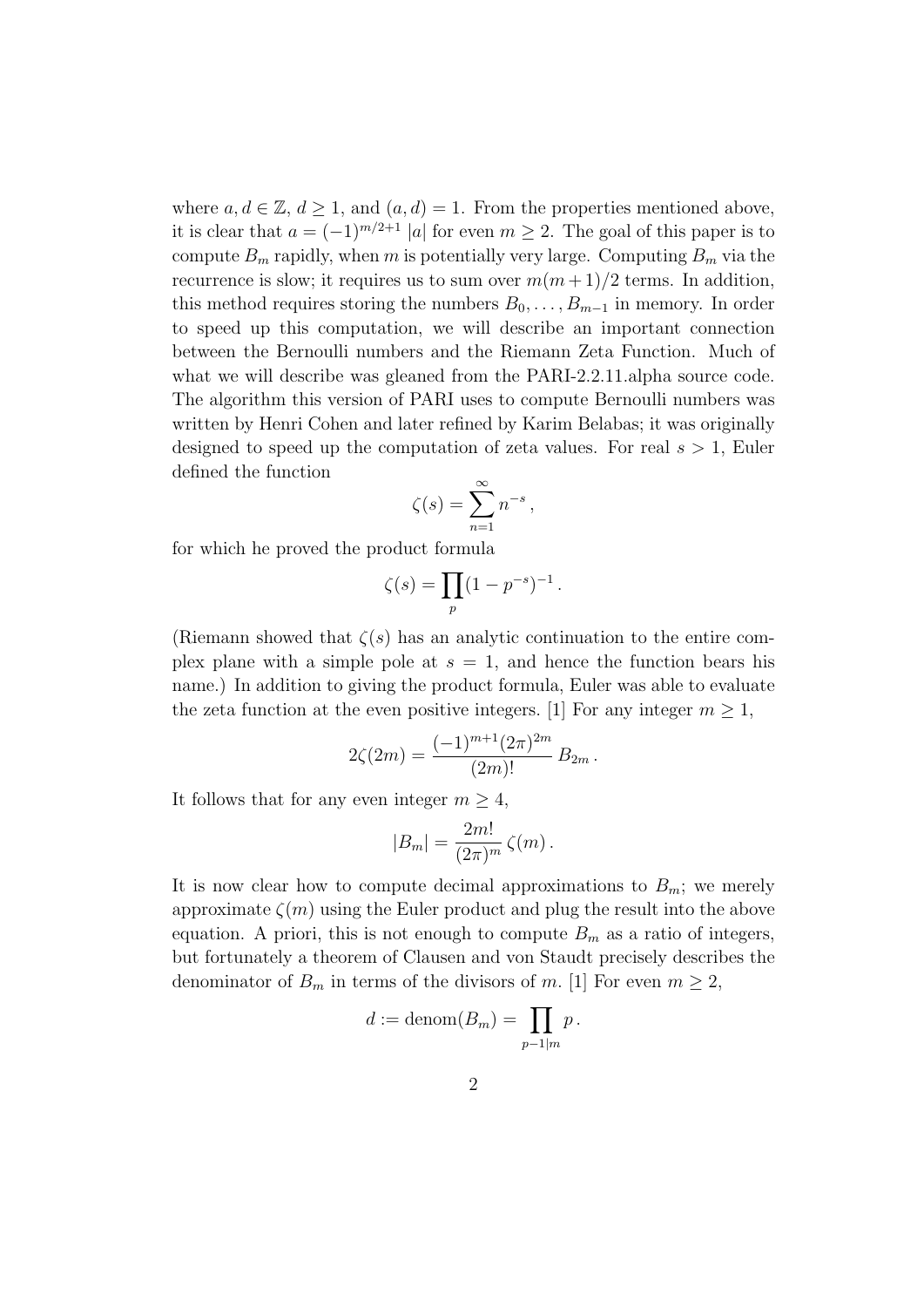Now we show how to compute a. First define

$$
K:=\frac{2m!}{(2\pi)^m}
$$

so that  $|B_m| = K\zeta(m)$ . Using the Euler product, we may approximate  $\zeta(m)$  from below with arbitrary precision. Suppose that we have computed a number z such that

$$
0 \le \zeta(m) - z < (Kd)^{-1};
$$

then we have

$$
0 \le |B_m| - zK < d^{-1}
$$

and hence

$$
0 \le |a| - zKd < 1
$$

It follows that  $|a| = \lceil zKd \rceil$  and hence  $a = (-1)^{m/2+1} \lceil zKd \rceil$ . It remains to explicitly compute z. In order to accomplish this, we consider the following problem: given  $s > 1$  and  $\varepsilon > 0$ , find  $N \in \mathbb{Z}^+$  so that when we set

$$
z := \prod_{p \le N} (1 - p^{-s})^{-1},
$$

we are guaranteed that  $0 \le \zeta(s) - z < \varepsilon$ . We always have  $0 \le \zeta(s) - z$ . Further, it is not hard to see that

$$
\sum_{n \le N} n^{-s} \le \prod_{p \le N} (1 - p^{-s})^{-1}
$$

and therefore

$$
\zeta(s) - z \leq \sum_{n=N+1}^{\infty} n^{-s}
$$
  

$$
\leq \int_{N}^{\infty} x^{-s} dx
$$
  

$$
= \frac{1}{(s-1)N^{s-1}}
$$

If we choose  $N > \varepsilon^{-1/(s-1)},$  then we have

$$
\frac{1}{(s-1)N^{s-1}} \le \frac{1}{N^{s-1}} < \varepsilon \,,
$$

.

which implies  $\zeta(s) - z < \varepsilon$ , as required. For our purposes, we have  $s = m$ and  $\varepsilon = (Kd)^{-1}$  and therefore it suffices to choose  $N > (Kd)^{1/(m-1)}$ .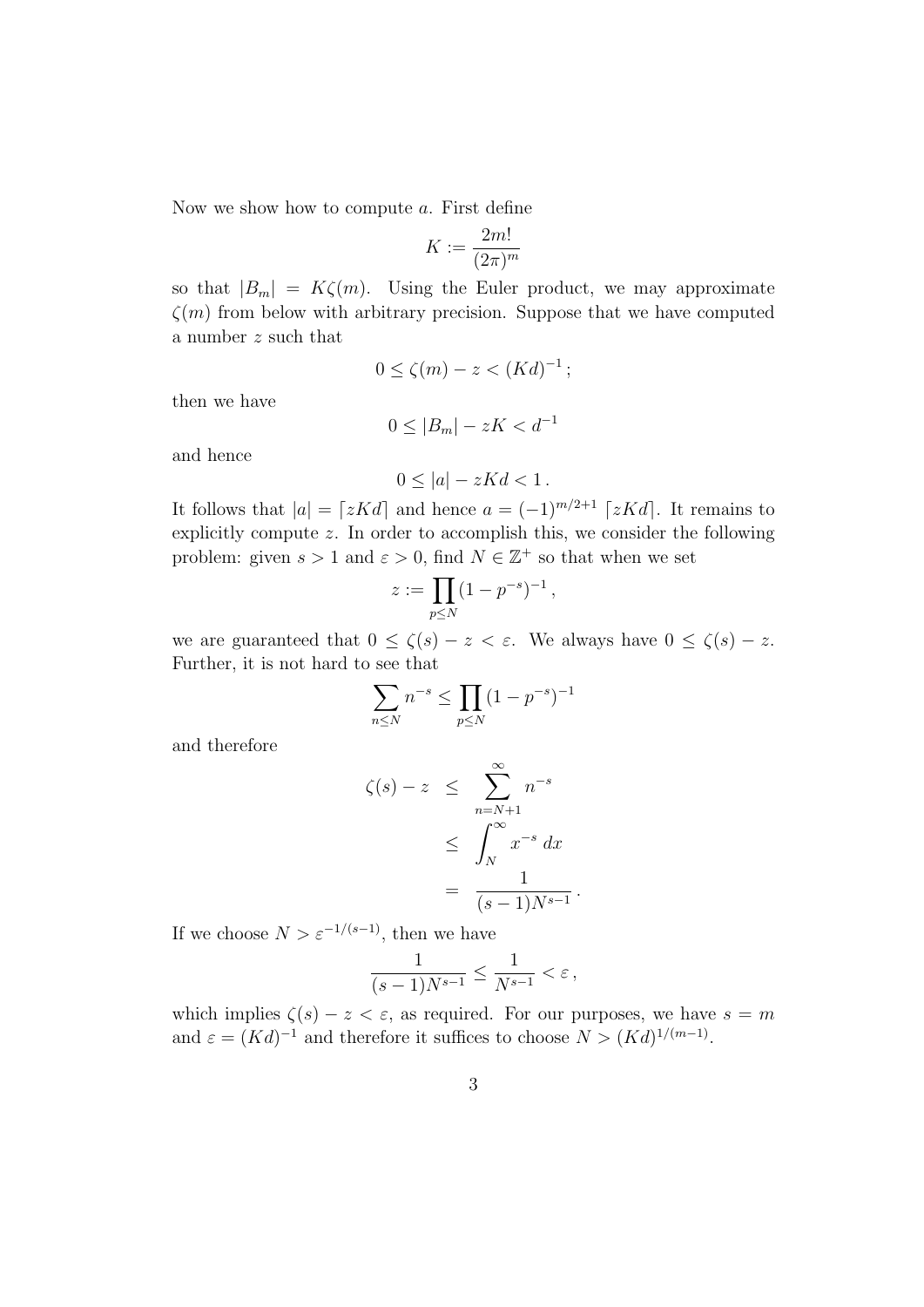The Algorithm: Suppose  $m \geq 2$  is even.

1.  $K :=$ 2m!  $(2\pi)^m$ 2.  $d := \prod$  $p-1|m$ p 3.  $N := [(Kd)^{1/(m-1)}]$ 4.  $z \coloneqq \prod$  $p \leq N$  $(1-p^{-m})^{-1}$ 5.  $a := (-1)^{m/2+1} [dKz]$ 6.  $B_m =$ a d

Some remarks are in order. In step  $(1)$ , we must be careful to compute K to sufficient precision so that the calculation in (5) gives the desired result. In order to compute (4), it is useful to first compute all primes  $p \leq N$ ; this may be done quickly using the Sieve of Eratosthenes. One may also compute the product in  $(2)$  via a sieving process. Finally, for the value of N we may choose any integer greater than or equal to the one specified in (3), so we need not worry about computing  $(Kd)^{1/(m-1)}$  to much precision. It is interesting to note that the algorithm above also gives a way of approximating  $\zeta(m)$  quickly for even m. Namely, compute  $B_m$  as a rational number using this algorithm and plug it into Euler's formula for  $\zeta(m)$  along with an approximation of  $\pi$ sufficiently many decimal places.